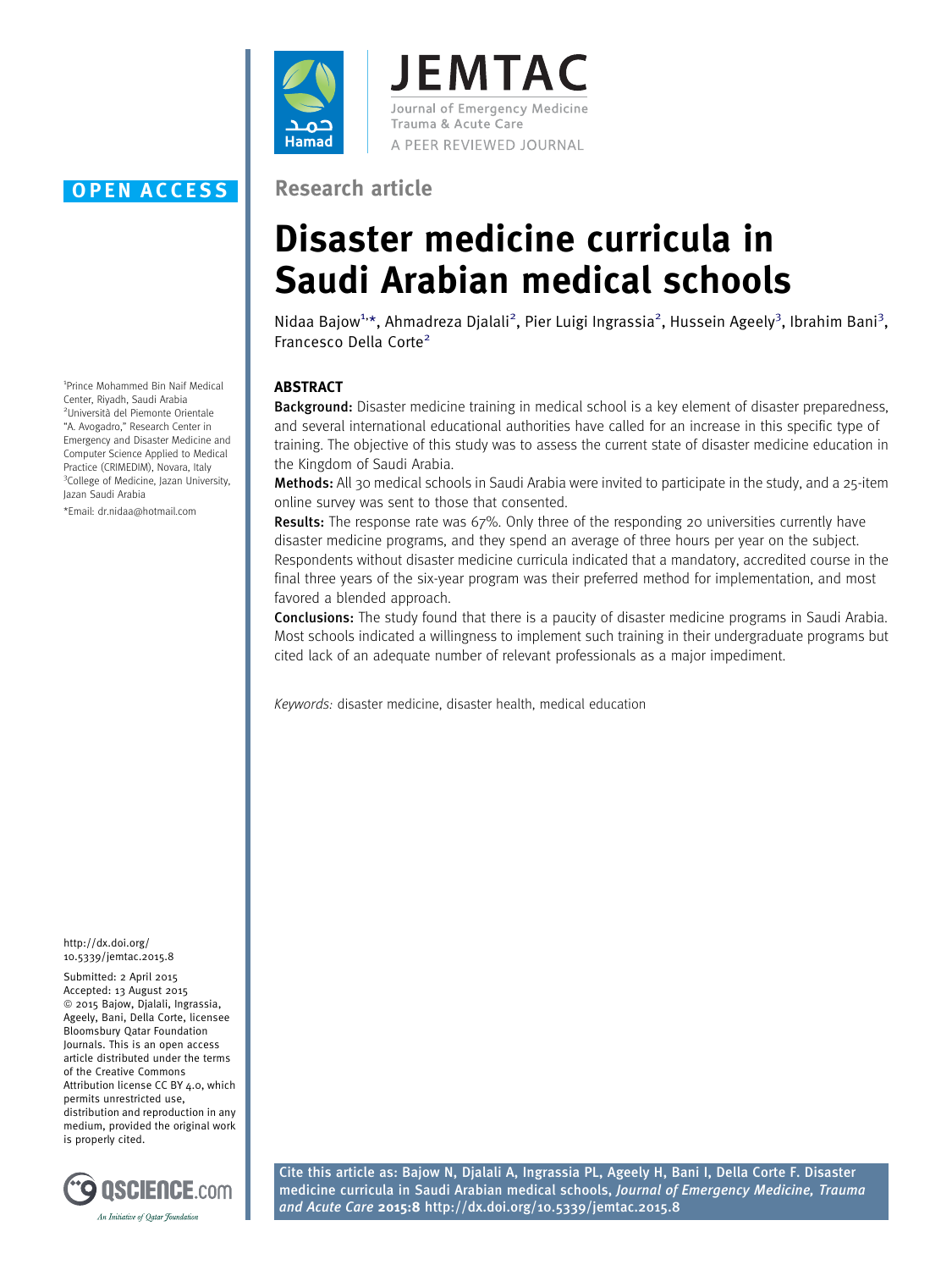# INTRODUCTION

All modern health systems must be prepared to deal with mass-casualty events, be they environmental catastrophes, infectious outbreaks, or violent conflicts. Fundamental to this preparation is the availability of trained healthcare providers to manage the organizational, administrative and clinical aspects of disaster response.<sup>1,2</sup>

The many recent catastrophic natural disasters and increased terrorist attacks have focused attention on disaster medicine. Nevertheless, gaps in undergraduate and postgraduate disaster medicine education have been noted worldwide.<sup>3–8</sup> Consequently, multiple educational authorities have called for improved disaster medicine education. The Association of American Medical Colleges has recommended that disaster response training be an integral part of the medical student curriculum, and the American Medical Association has affirmed that they support skill-appropriate medical student involvement in disaster planning and response.<sup>9,10</sup> Several medical schools and professional organizations have developed curricula and sets of core competencies geared towards the education of all physicians.<sup>1,3,11-18</sup> According to a report,<sup>18</sup> in 2002 Germany enacted a federal law that requires all medical students to be familiar with the basics of disaster medicine.

In our region, there is inadequate information on disaster medicine education. A paper published in 2013 reported that Iran, prompted by a long series of natural disasters and technological disasters such as plane crashes and the train blast of 2004, established a Master of Public Health with a focus on disasters in 2006. Additionally, an eleven-day course on Disaster Health Management and Risk Reduction was offered in 2008, and a PhD in disaster and emergency health in 2011, but there was no mention of training during medical school years.<sup>19</sup>

The Kingdom of Saudi Arabia is not exempt from natural and man-made disasters, the most common events being floods<sup>20</sup> and incidents that affect public health and safety during mass gatherings. Moreover, the Middle East and North Africa continue to be the scene of many devastating man-made disasters. Healthcare delivery personnel, including disaster medicine specialists become overloaded, and doctors of various specialties have to fill in the gaps. Managing disasters is a multidisciplinary effort, and so is preparedness. At times of disaster, all doctors are called on to participate, and familiarizing medical students with disaster medicine should enable them later on to work in a more coordinated and effective way during extraordinary times of disaster.

The published sets of core competencies and curricula in disaster medicine could be adapted to the Saudi Arabian context.<sup>1-3,11-13,15,17,18,21,22</sup> Two levels of disaster medicine training have been proposed. Core disaster health training captures the most essential concepts germane to public health, emergency management, and risk assessment. Specialist training would be conducted at the postgraduate level as multidisciplinary training examining the totality of disaster medicine in-depth.<sup>23</sup> But implementation of any such training program first requires an understanding of the present state of disaster medicine curricula in the target community. Disaster medicine curricula should be designed for a local system, yet should be consistent with international standards.<sup>23</sup>

Despite the substantial risks of disasters in Saudi Arabia, only a few Saudi universities have recently initiated disaster medicine education, usually as short-term courses, and, to the best of our knowledge, there are no published reports on disaster training programs in medical schools. The objective of this study was to assess the state of undergraduate disaster medicine education in the medical schools of Saudi Arabia. The analysis could be a suitable basis for further developing an educational framework for medical students that is compatible with both national and international disaster medicine standards.

#### METHODS

#### Survey development

A web-based survey system (Survey Monkey LLC, Palo Alto, California USA) was used to develop and distribute a standardized survey questionnaire. The survey was carried out in the medical schools of Saudi Arabia from January to April 2014.

The questionnaire was developed around a questionniare piloted and published by the Education Committee of the World Association for Disaster and Emergency Medicine.<sup>23</sup> The questionnaire consisted of 25 multiple-choice and open-ended questions, classified into two main sections. The first section collected demographic information and the second section inquired about the inclusion and extent of disaster medicine education in medical colleges in in Saudi Arabia (Appendix 1). The key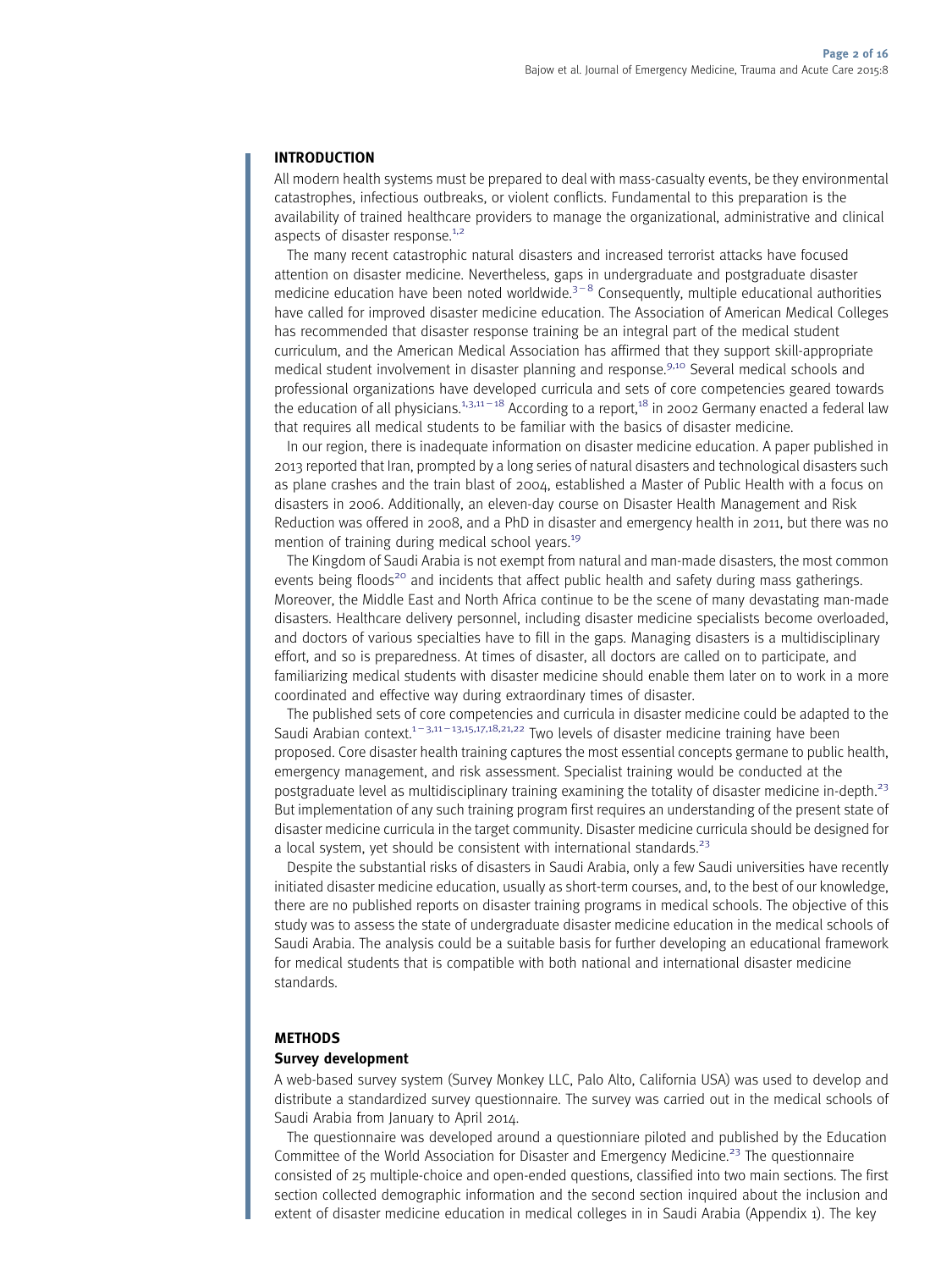topics included were integration of the disaster medicine curriculum, methods of teaching, core competencies of disaster medicine education, and time dedicated to disaster medicine education.

The questionnaire was consensus approved by four experts in the field of medical education and disaster medicine and by three members of academic medical affairs from three different Saudi medical schools. No questions or concerns were raised by the participants and no problems were detected in the design or structure of the questionnaire.

# Content design

Core disciplines were extracted from a review of standards and literature on public health, emergency medicine, and disaster/risk management. Support disciplines were defined as those professions playing a role complementary to the core disciplines, such as geography, anthropology, and engineering. Context disciplines were defined as including basic life support, community healthcare, economics, media management, political science, social sciences, and socioeconomic sciences.<sup>11,23</sup>

### Data collection

All 30 medical schools in Saudi Arabia were targeted in this study. Deans of the medical schools were sent invitations to participate in the web-based survey. Those who consented provided the contact information for their academic medical affairs directors, whom we asked to complete the questionnaire. Nonrespondent deans were sent three email reminders. If there was still no response from the dean or the director of medical academic deans, the study lead made a single telephone reminder call. If there was still no response, the participant was considered non-participatory. For nonrespondents, we obtained from other sources three items of information: date on which the medical school was established, whether it is a governmental school, and whether it has a disaster medicine curriculum.

The data were analyzed using Statistical Package for the Social Sciences (SPSS) Version 20 and are presented as descriptive statistics (percentage, mean, frequency, standard deviation). Student's t-test was used to compare mean values and chi-square test to compare frequencies.

The study was approved by the Ethics Committee of Jazan Medical School in Saudi Arabia. Participation was voluntary and all participants were allowed to withdraw from the study at any time. Confidentiality of the data was guaranteed and the results of the survey were kept without any identifying information.

#### RESULTS

# Medical school profiles

Out of the 30 medical schools, 20 responded to the survey (67% response rate). Most respondents (17/20) are government-funded, and the other three are privately funded.

#### Disaster medicine curricula

Only three of the 20 responding Saudi Arabian medical schools have undergraduate disaster medicine curricula, and these are all government-funded schools. In all three cases, disaster medicine is taught as an accredited complementary course integrated with related subjects such as emergency medicine, surgery or general internal medicine. All three curricula include the preparedness and response phases of the disaster management cycle, use exclusively on-site education to deliver the material, and use lectures as an educational strategy (Fig. 1). The disaster training course is part of the final three years in these schools. An average of 3.3 hours (range 2–6 hours) are dedicated to disaster medicine teaching.

# Reasons for not implementing disaster medicine in the curricula

The 17 respondents that do not include disaster medicine in their curricula offered various reasons for not including it. The most frequently cited reason was paucity of available expert educators (70.6% of responses), followed by the curriculum covering mainly medical subjects (58.8%) (Fig. 2). None of the respondents mentioned a lack of financial support as a reason.

#### Preferred content and delivery

Respondents from the medical schools currently lacking a disaster medicine curriculum believed that emergency medicine  $(15/17)$  and public health  $(14/17)$  topics should be included in their studies.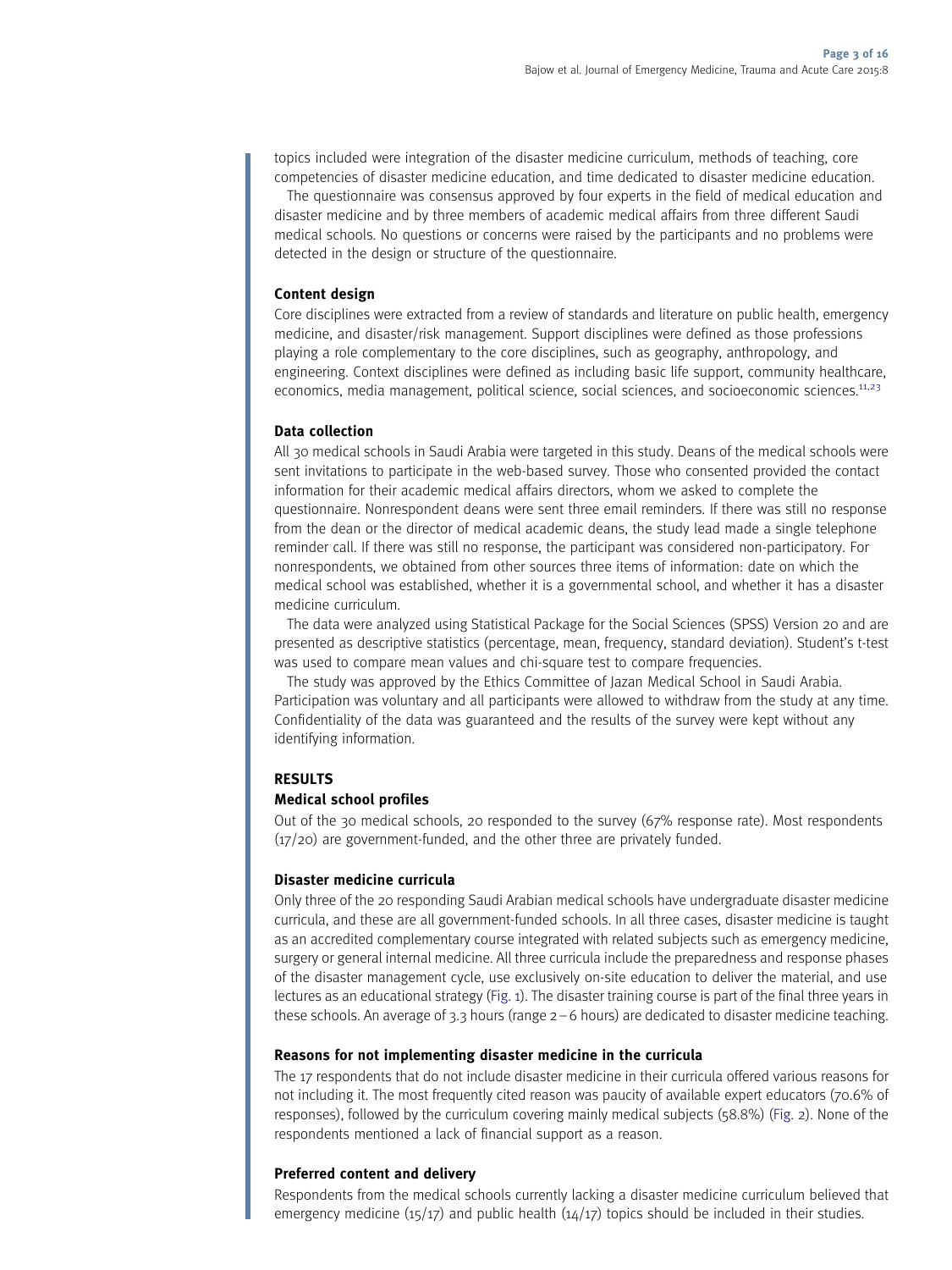

Figure 1. Characteristics of disaster medicine curricula in the three Saudi Arabian medical schools teaching this subject.

The mitigation and prevention cycle was their main interest. Fourteen of seventeen respondents preferred a combination of on-site education and distance e-learning (Fig. 3).

Respondents indicated that an average of 9.0 hours (SD  $= 6.97$  h) should be dedicated to disaster medicine education. Sixteen of the seventeen schools lacking a disaster medicine curriculum stated that they prefer to implement such a curriculum as a complementary course. Thirteen schools preferred disaster medicine to be an accredited, required course. All 17 schools stated that the course should be implemented in the last three years of the six-year course curriculum.

#### Responders versus non-responders

The limited information we obtained about the non-responders allowed us to compare them with the responders (Table 1). The responding institutions have been in existence for an average of 14.1 years (SD 12.8; range 7(40), whereas the non-responders have existed for an average of 11.6 years (SD 13.7; range  $2(40)$ . The difference between the two groups is not significant by the Student's t-test ( $p = 0.3$ ). We also divided responders and non-responders into categories of  $\leq$  10 years and  $\geq$  10 years old and compared them using Chi-square test. There was no significant difference between responders and non-responders ( $p = 0.2$ ). While 85% (17/20) of the responders had no disaster medicine curriculum, 80% (8/10) of the non-responders also had no such curriculum. Again, this difference is significant. Table 1 also shows that only 5 of the 30 medical schools in Saudi Arabia ( $17\%$ ) have a disaster medicine curriculum.

# **DISCUSSION**

This study demonstrates that most Saudi Arabian medical schools do not engage in disaster medicine education: 83% of the schools in Saudi Arabia do not have a disaster medicine curriculum. However, Saudi Arabia is not unique in its lack of disaster medicine education. Despite the increasing incidence and severity of disasters worldwide, multiple studies confirm either the absence of disaster medicine training programs or a lack of appropriate content within them.<sup>6,8,24-28</sup> One survey in the United States assessed disaster medicine knowledge and perceived motivation for disaster response among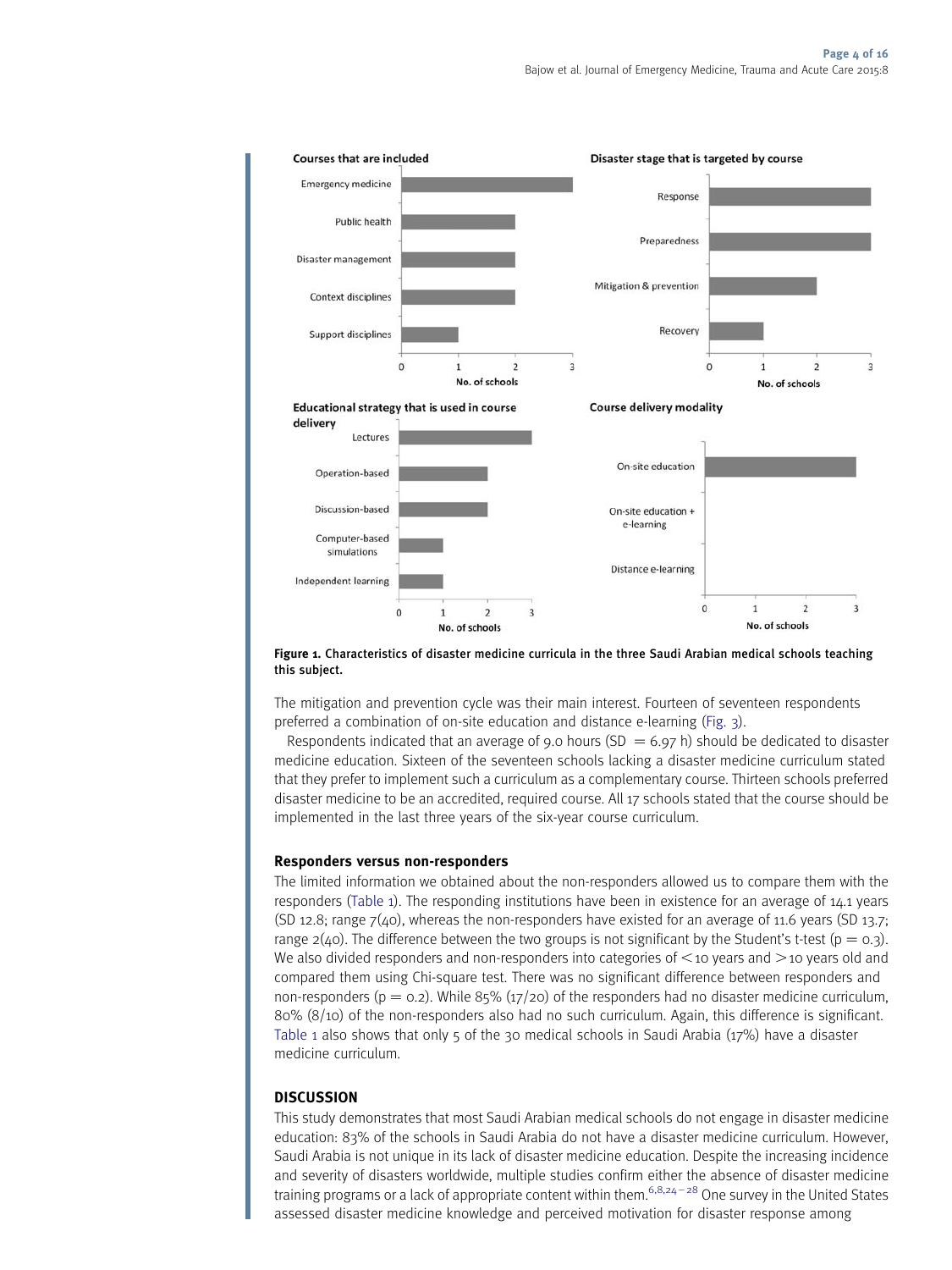

Figure 2. Reasons given for why a disaster medicine curriculum is not implemented.

medical, nursing and dental students. Most of the students (88%) believed that disaster preparedness is an important part of the curriculum, but the majority (85%) had never been present at a disaster. Respondents generally believed that their training does not enable them to perform professionally in a disaster.<sup>26</sup> In 2005, 46% of Canadian medical schools did not teach disaster medicine, though 92% of them believed that this material should be core content.<sup>25</sup> A Chinese survey of medical students, teachers, clinicians and laypeople concluded that knowledge of disaster medicine was inadequate.<sup>29</sup>



Figure 3. Respondents' views regarding potential disaster medicine curricula.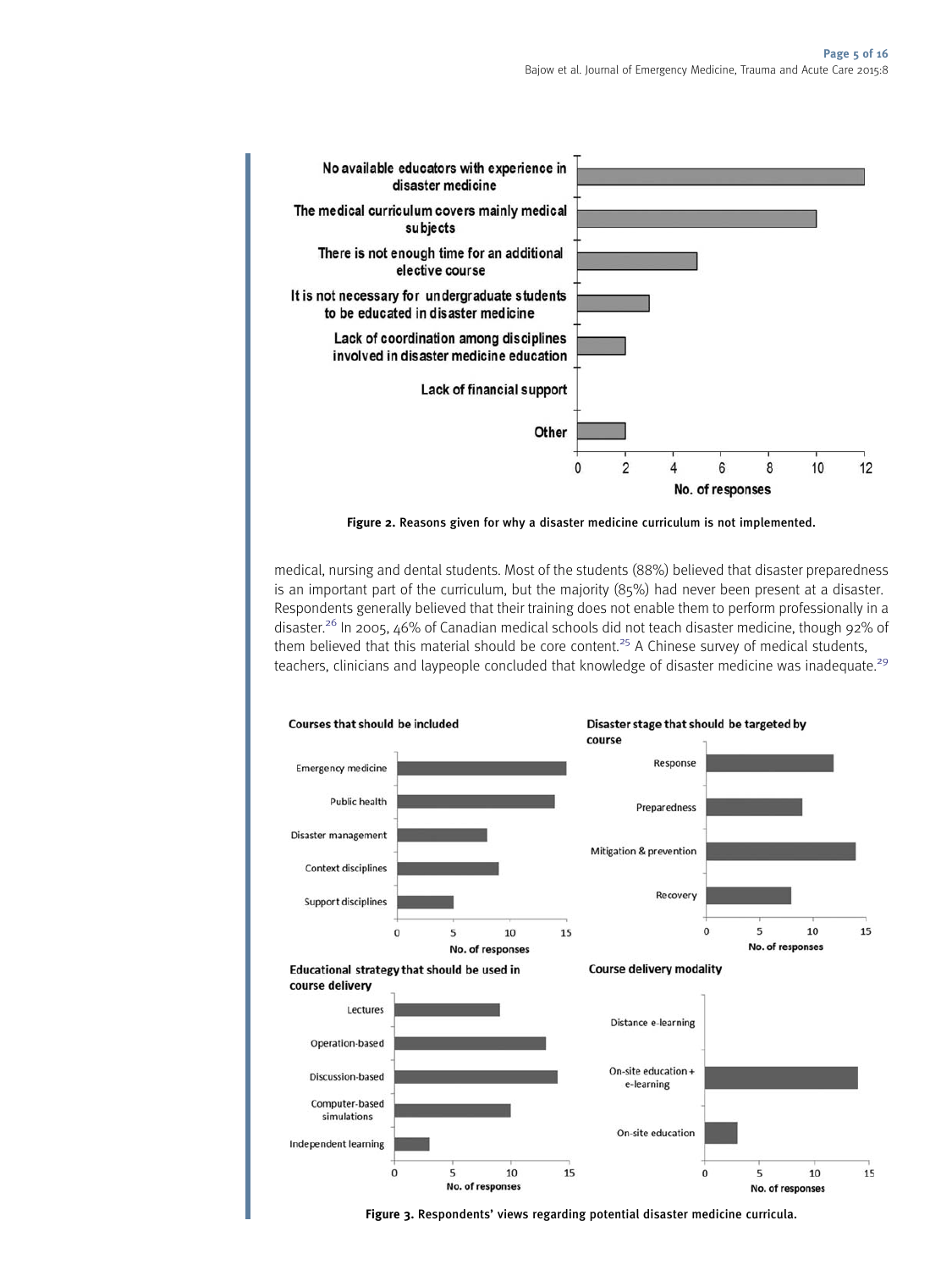|                                           | <b>Responders</b> | Non-responders | Total    |
|-------------------------------------------|-------------------|----------------|----------|
| Funding $\star$                           |                   |                |          |
| Government                                | 17(85%)           | $9(90\%)$      | 26 (87%) |
| Private                                   | 3(15%)            | $1(10\%)$      | 4(13%)   |
| Disaster medicine curriculum $(DMC)^{\#}$ |                   |                |          |
| Incorporate DMC                           | 3(15%)            | 2(20%)         | 5(17%)   |
| Do not incorporate DMC                    | 17(85%)           | $8(80\%)$      | 25(83%)  |

#### Table 1. Comparison of responding and non-responding medical schools.

\*,<sup>#</sup> No statistically significant difference between responders and non-responders by Chi square test (p = 0.3 and 0.7, respectively). § Based on the five schools for which information could be obtained.

An analysis of the response to the 2006 Kashmir earthquake called for enhanced disaster medicine training of medical students in that region.<sup>30</sup>

One poll of US medical schools reported that disaster medicine courses utilized lectures (27.5%), group discussions (20.6%), live simulations (20.6%), distance learning (6.8%), computer simulations (3.4%) and web-based self-learning (3.4%). A European survey noted the following breakdown of training tools in their disaster medicine programs: lectures (100%), skill training (88%), drills (79%), full-scale exercises (73%), table-top exercises (61%), functional exercises (61%), and computer-based exercises  $(13\%)$ .<sup>31</sup>

The three current Saudi disaster medicine curricula use a blended approach, and prospective implementers indicated that they would prefer this approach as well. Our results also indicate an interest in using distance education and e-learning methods, which have been effective in other programs.<sup>23,31</sup> Because the respondents in our study cited the lack of trained educators as an impediment in disaster medicine education, distance/electronic learning could be used to maximize exposure to trained teachers.

The respondents in this survey expressed a willingness to incorporate simulation exercises into teaching disaster medicine in Saudi Arabia. Simulation learning has been used successfully in other areas of emergency medicine, and could play an important role in disaster medicine education as well.<sup>16</sup> Students also prefer simulation-based learning to a lecture-based curriculum.<sup>13,14</sup>

Regarding specific course content, an international study examining existing disaster medicine programs in 2004 highlighted the prominence of clinical care, public health, and emergency/risk management content.<sup>23</sup> Other studies have generally shown that students are eager for training in most subdomains of disaster medicine.<sup>10,24 – 26,29,31</sup> This is concordant with the results of our survey, and supports the inclusion of broad-based and comprehensive content in any disaster medicine curriculum to be developed for Saudi Arabia.

Should disaster medicine be taught in one concentrated effort, or more gradually at multiple points during undergraduate and postgraduate training? Our survey indicates a unanimous preference for teaching disaster medicine in the last three years of a six-year medical program, and a very strong preference for introducing disaster medicine as a complementary course integrated with other related subjects, as opposed to an independent subject.

Implementing an appropriate disaster medicine curriculum can face different challenges. In this survey, unavailability of qualified educators and the perception that disaster medicine lies outside the current educational mandate were the two most frequently cited reasons for lack of disaster medicine education in Saudi Arabia. These concerns have been voiced by other disaster medicine educators around the world. A working group of the World Association for Disaster & Emergency Medicine noted barriers to developing international standards in disaster medicine education that are consistent with our results.<sup>23</sup>

#### LIMITATIONS

One limitation of this study was that one-third of the Saudi medical schools did not respond, creating the potential for non-response bias. The non-responders are most likely future non-implementers, so understanding their unique circumstances would have heightened the clarity of this assessment. Nevertheless, the comparison that we were able to make between responders and non-responders does not point to a clear bias.

A second limitation is that the questionaire was based on a piloted questionnaire that was proposed but not validated by the Education Committee of the World Association of Disaster and Emergency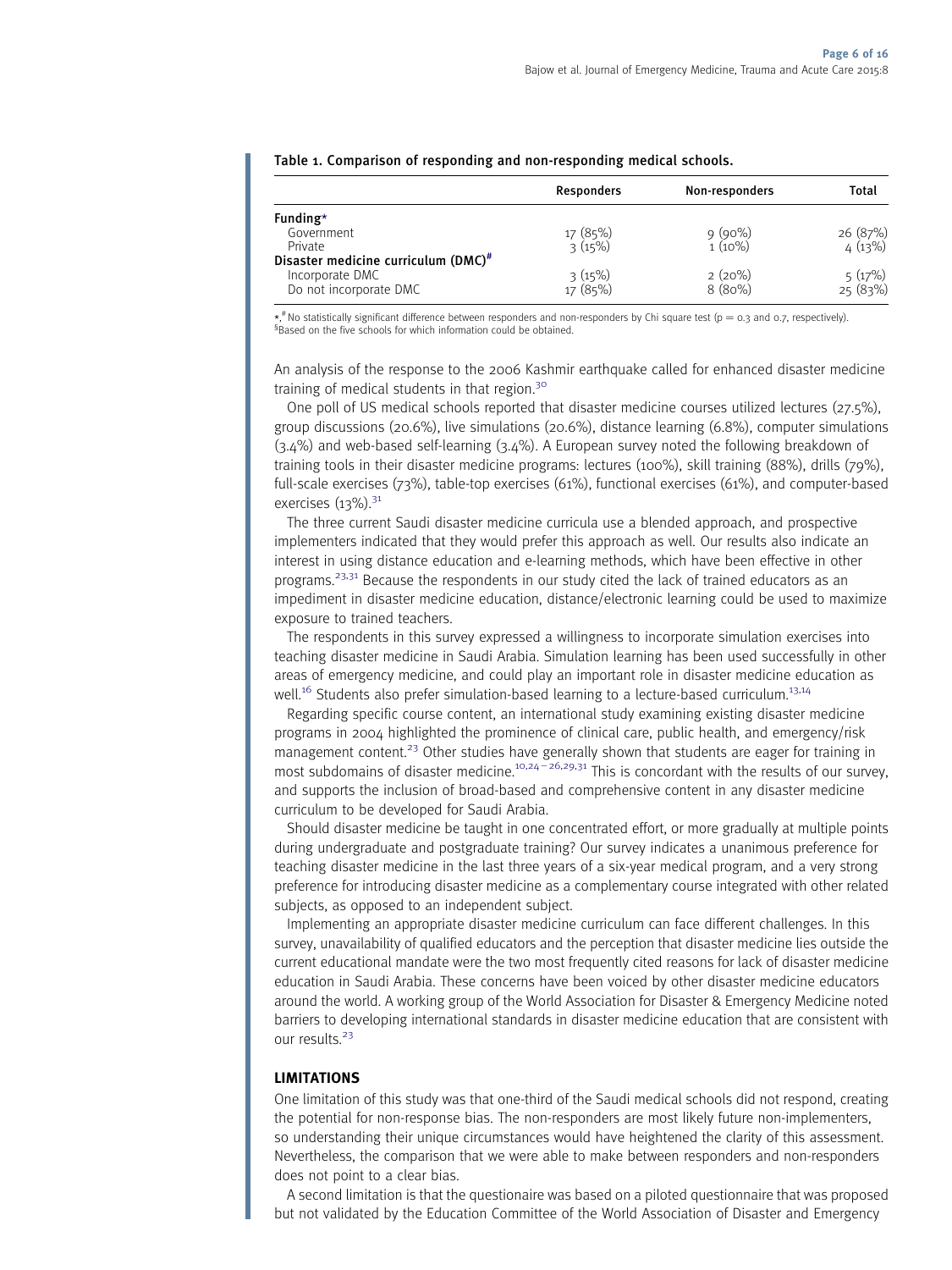Medicine (WADEM).<sup>23</sup> The questionnaire was not validated in the current study, but a consensus was approved by four experts in the field of medical education and disaster medicine and by three members of academic medical affairs from three different Saudi medical schools. No questions or concerns were raised by the participants and no problem was detected.

# **CONCLUSIONS**

Only 15% of the Saudi medical schools covered in this survey teach disaster medicine, spending an average of only three hours on the subject. Implementation of a mandatory, longitudinal, curriculum in disaster medicine could help to move the country towards a more consolidated and organized approach for dealing with catastrophic events. The results of the current study can serve as a platform for developing disaster medicine education within all Saudi medical schools.

# Conflicts of interest

The authors declare that they have no conflict of interest to disclose in any way related to this work.

# Funding sources

No funds were received for this project.

# Acknowledgements

We wish to express our sincere thanks to Jazan University for providing all the necessary facilities to support our study. We also thank all the deans of the medical colleges who participated in the survey and who share our vision to develop disaster medicine education within Saudi Arabia.

# **REFERENCES**

- [1] Schultz CH, Koenig KL, Whiteside M, Murray R, National Standardized All-Hazard Disaster Core Competencies Task Force. Development of National Standardized All-Hazard Disaster Core Competencies for Acute Care Physicians, Nurses, and EMS Professionals. Ann Emerg Med. 2012;59(3):196–208.
- [2] Walsh L, Subbarao I, Gebbie K, Schor KW, Lyznicki J, Strauss-Riggs K, Cooper A, Hsu EB, King RV, Mitas JA, Hick J, Zukowski R, Altman BA, Steinbrecher RA, James JJ. Core Competencies for Disaster Medicine and Public Health. Disaster Med Public Health Prep. 2012;6(1):44–52.
- [3] Delhi. UGCN. Disaster Management Syllabus for Undergraduate Level. 2012.
- [4] Cordi H, Cascardo D. Disaster medicine: every physician's second specialty. Am J Clin Med. 2011;8:141– 143.
- [5] Djalali A, Ingrassia P, Corte F, Ingrassia PL, Corte FD, Foletti M, Gallardo AR, Ragazzoni L, Kaptan K, Lupescu O, Arculeo C, von Arnim G, Friedl T, Ashkenazi M, Heselmann D, Hreckovski B, Khorram-Manesh A, Komadina R, Lechner K, Patru C, Burkle FM, Fisher P, Scientific Committee of DITAC Project. Identifying deficiencies in national and foreign medical team responses through expert opinion surveys: implications for education and training. Prehosp Disaster Med. 2014;29(4):364–368.
- [6] Ejaz K. Disaster management never part of the medical curriculum in Pakistan. J Pak Med Assoc. 2011;61(5):425–425.
- [7] Ingrassia PL, Foletti M, Djalali A, Scarone P, Ragazzoni L, Corte FD, Kaptan K, Lupescu O, Arculeo C, von Arnim G, Friedl T, Ashkenazi M, Heselmann D, Hreckovski B, Khorram-Manesh A, Komadina R, Lechner K, Patru C, Burkle FM, Fisher P. Education and training initiatives for crisis management in the European Union: a web-based analysis of available programs. Prehosp Disaster Med. 2014;29(02):115– 126.
- [8] Kaiser HE, Barnett DJ, Hsu EB, Kirsch TD, James JJ, Subbarao I. Perspectives of Future Physicians on Disaster Medicine and Public Health Preparedness: Challenges of Building a Capable and Sustainable Auxiliary Medical Workforce. Disaster Med Public Health Prep. 2009;3(4):210–216.
- [9] Swee DE. Medical Student Involvement in Disaster Medicine and Public Health Preparedness Planning and Response. American Medical Association Open Section Interim Meeting. New Orleans, LA 2011.
- [10] Smith J, Levy MJ, Hsu EB, Lee Levy J. Disaster curricula in medical education: pilot survey. Prehosp Disaster Med. 2012;27(05):492–494.
- [11] Bradt DA, Abraham K, Franks RA. A strategic plan for disaster medicine in Australasia. Emerg Med. 2003; 15(3):271–282.
- [12] FitzGerald GJ, Aitken P, Arbon P, Archer F, Cooper D, Leggat P, Myers C, Robertson A, Tarrant M, Davis ER. A national framework for disaster health education in Australia. Prehosp Disaster Med. 2010;25(01):4-11.
- [13] Franc-Law JM, Ingrassia PL, Ragazzoni L, Della Corte F. The effectiveness of training with an emergency department simulator on medical student performance in a simulated disaster. CJEM. 2010;12(1):27 - 32.
- [14] Ingrassia PL, Ragazzoni L, Tengattini M, Carenzo L, Della Corte F. Nationwide program of education for undergraduates in the field of disaster medicine: development of a core curriculum centered on blended learning and simulation tools. Prehosp Disaster Med. 2014;29(05):508–515.
- [15] Kaji AH, Coates W, Fung CC. A Disaster Medicine Curriculum for Medical Students. Teach Learn Med. 2010;22(2):116– 122.
- [16] Khanduja PK, Bould MD, Naik VN, Hladkowicz E, Boet S. The Role of Simulation in Continuing Medical Education for Acute Care Physicians: A Systematic Review. Crit Care Med. 2015;43(1):186-193.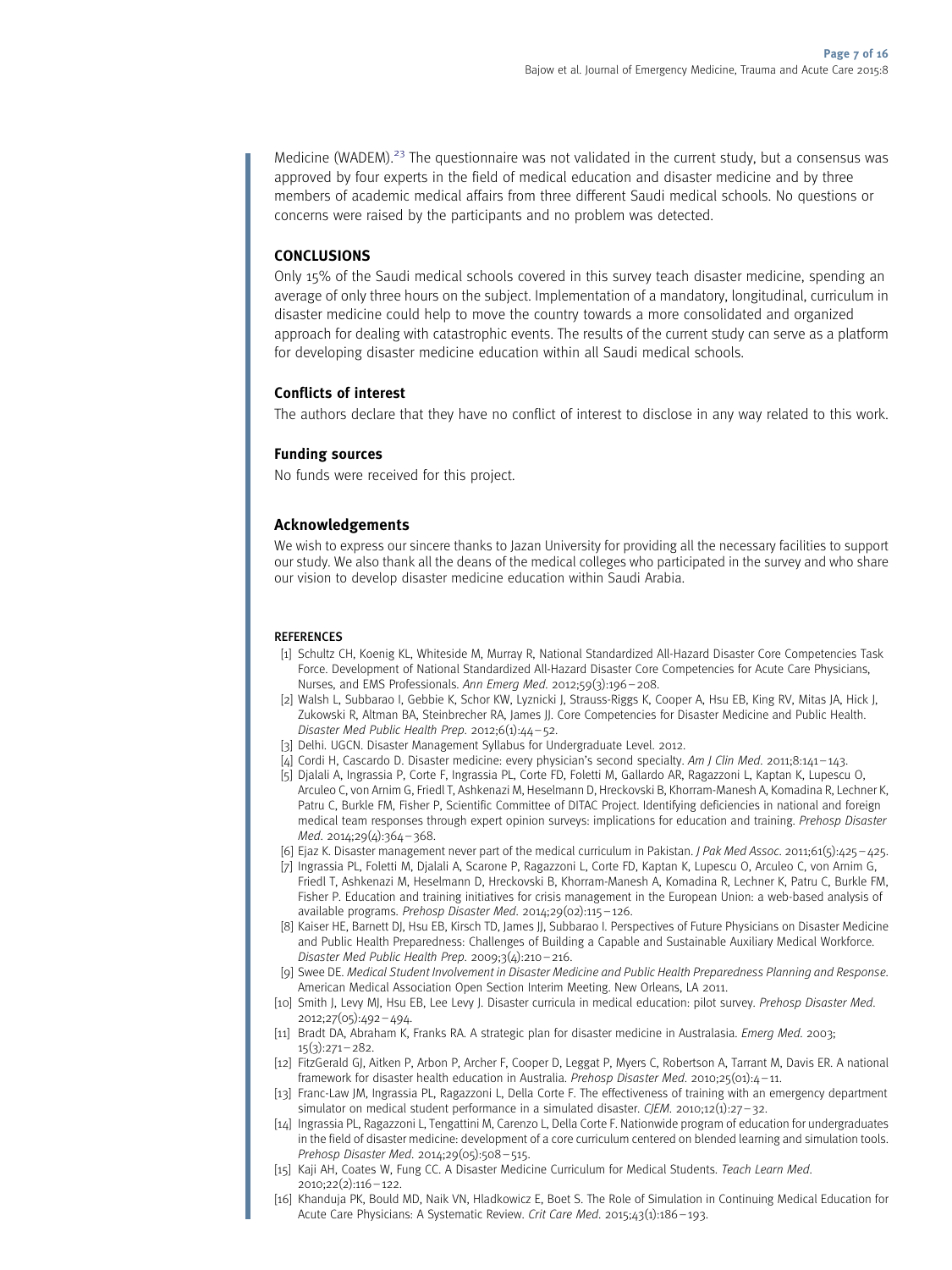- [17] Parrish AR, Oliver S, Jenkins D, Ruscio B, Green JB, Colenda C. A short medical school course on responding to bioterrorism and other disasters. Acad Med. 2005;80(9):820–823.
- [18] Pfenninger EG, DB D, Stahl W, Bauer A, Houser CM, Himmelseher S. Medical student disaster medicine education: the development of an educational resource. Int J Emerg Med. 2010;3:9-20.
- [19] Ardalan A, Mesdaghinia A, Masoumi G, Holakouie Naieni K, Ahmadnezhad E. Higher Education Initiatives for Disaster and Emergency Health in Iran. Iran J Public Health. 2013;42(6):635–638.
- [20] Alamri YA. Rains and floods in Saudi Arabia. Crying of the sky or of the people? Saudi Med J. 2011;32(3):311–313.
- [21] Markenson D, DiMaggio C, Redlener I. Preparing health professions students for terrorism, disaster, and public health emergencies: Core competencies. Acad Med. 2005;80(6):517-526.
- [22] Subbarao I, Lyznicki JM, Hsu EB, Gebbie KM, Markenson D, Barzansky B, Armstrong JH, Cassimatis EG, Coule PL, Dallas CE, King RV, Rubinson L, Sattin R, Swienton RE, Lillibridge S, Burkle FM, Schwartz RB, James JJ. A Consensusbased Educational Framework and Competency Set for the Discipline of Disaster Medicine and Public Health Preparedness. Disaster Med Public Health Prep. 2008;2(1):57–68.
- [23] Murray V, Clifford J, Seynaeve G, Fisher JM. Disaster health education and training: a pilot questionnaire to understand current status. Prehosp Disaster Med. 2006;21(03):156– 167.
- [24] Adams LM, Canclini SB. Disaster readiness: a community university partnership. OJIN. 2008;13(3).
- [25] Cummings GE, Corte FD, Cummings GG. Disaster medicine education in Canadian medical schools before and after September 11, 2001. CJEM. 2005;7(6):399.
- [26] Markenson D, Woolf S, Redlener I, Reilly M. Disaster Medicine and Public Health Preparedness of Health Professions Students: A Multidisciplinary Assessment of Knowledge, Confidence, and Attitudes. Disaster Med Public Health Prep. 2013;7(5):499–506.
- [27] Nguyen A, Tan CH, O'Shea K. Up the creek without a paddle: An Australian take on disaster medicine. Austral Med Stud J. 2011;2:74–77.
- [28] Wickramasinghe KK, Ishara MH, Liyanage P, Karunathilake IM, Samarasekera D. Outcome-based approach in development of a disaster management course for Healthcare workers. Ann Acad Med Singap. 2007;36(9):765–769.
- [29] Su T, Han X, Chen F, Du Y, Zhang H, Yin J, Tan X, Chang W, Ding Y, Han Y, Cao G. Knowledge Levels and Training Needs of Disaster Medicine among Health Professionals, Medical Students, and Local Residents in Shanghai, China. PLoS One. 2013;8(6).
- [30] Sabri AA, Qayyum MA. Why medical students should be trained in disaster management: Our experience of the Kashmir earthquake. Plos Med. 2006;3(9):1452-1453.
- [31] Delooz H, Debacker M, Moens G, Johannik K. European survey on training objectives in disaster medicine. Eur J Emerg  $Med. 2007;14(1):25-31.$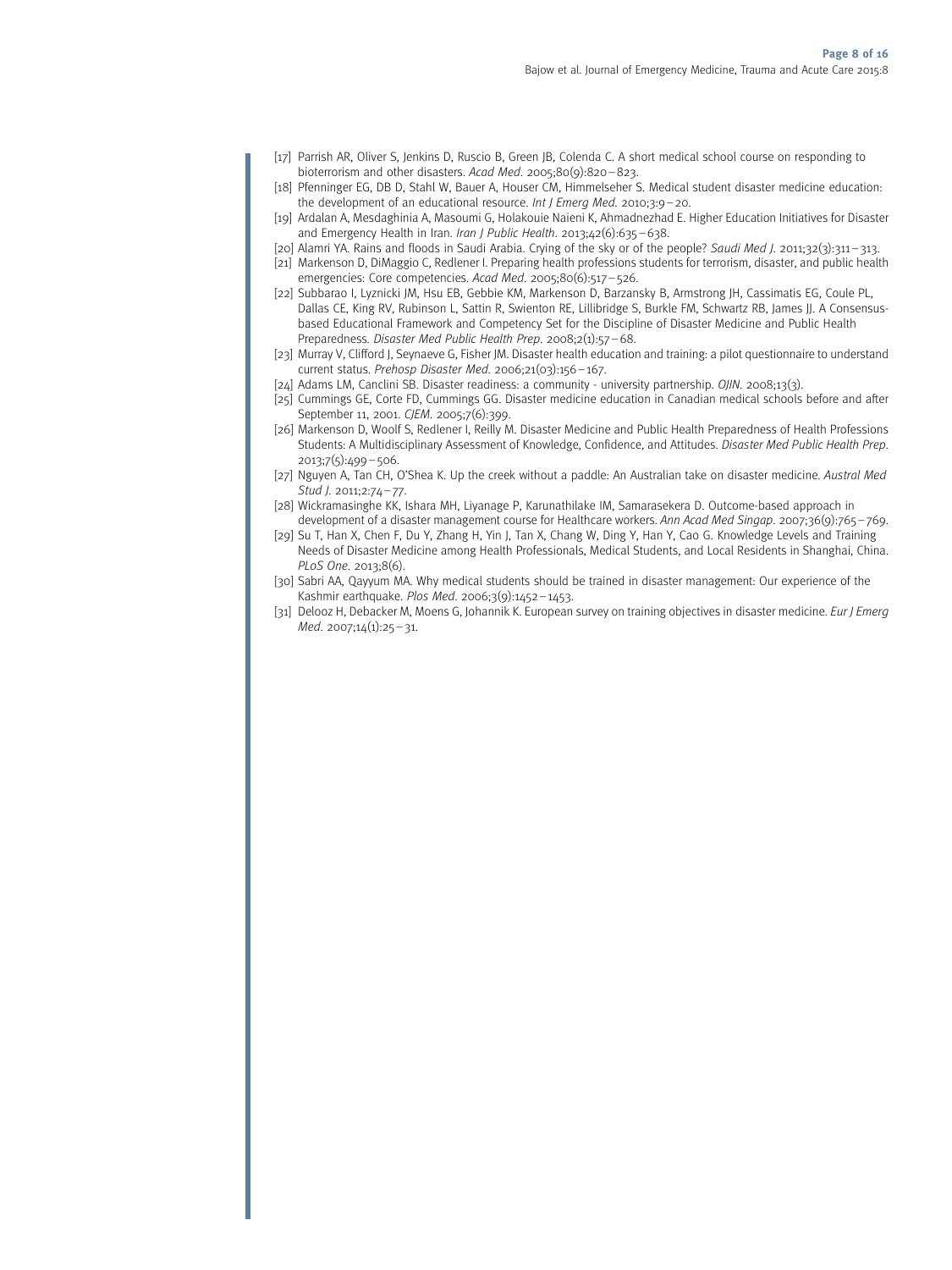| *1. Name of your university                                                   |  |
|-------------------------------------------------------------------------------|--|
|                                                                               |  |
|                                                                               |  |
| *2. Type of medical school                                                    |  |
| Governmental<br>Non governmental (private)                                    |  |
|                                                                               |  |
| *3. Number of medical students in your school                                 |  |
|                                                                               |  |
| *4. Year of establishment                                                     |  |
|                                                                               |  |
|                                                                               |  |
| <b>Demographic profile for respondents</b><br>$*$ 5. Age                      |  |
|                                                                               |  |
| *6. Gender<br>Male                                                            |  |
| Female                                                                        |  |
|                                                                               |  |
| *7. Qualification level (More than one answer is possible)<br>Bachelor degree |  |
| Master                                                                        |  |
| Doctorate (board)                                                             |  |
| Other (specify bellow)                                                        |  |
| Other (please specify)                                                        |  |
|                                                                               |  |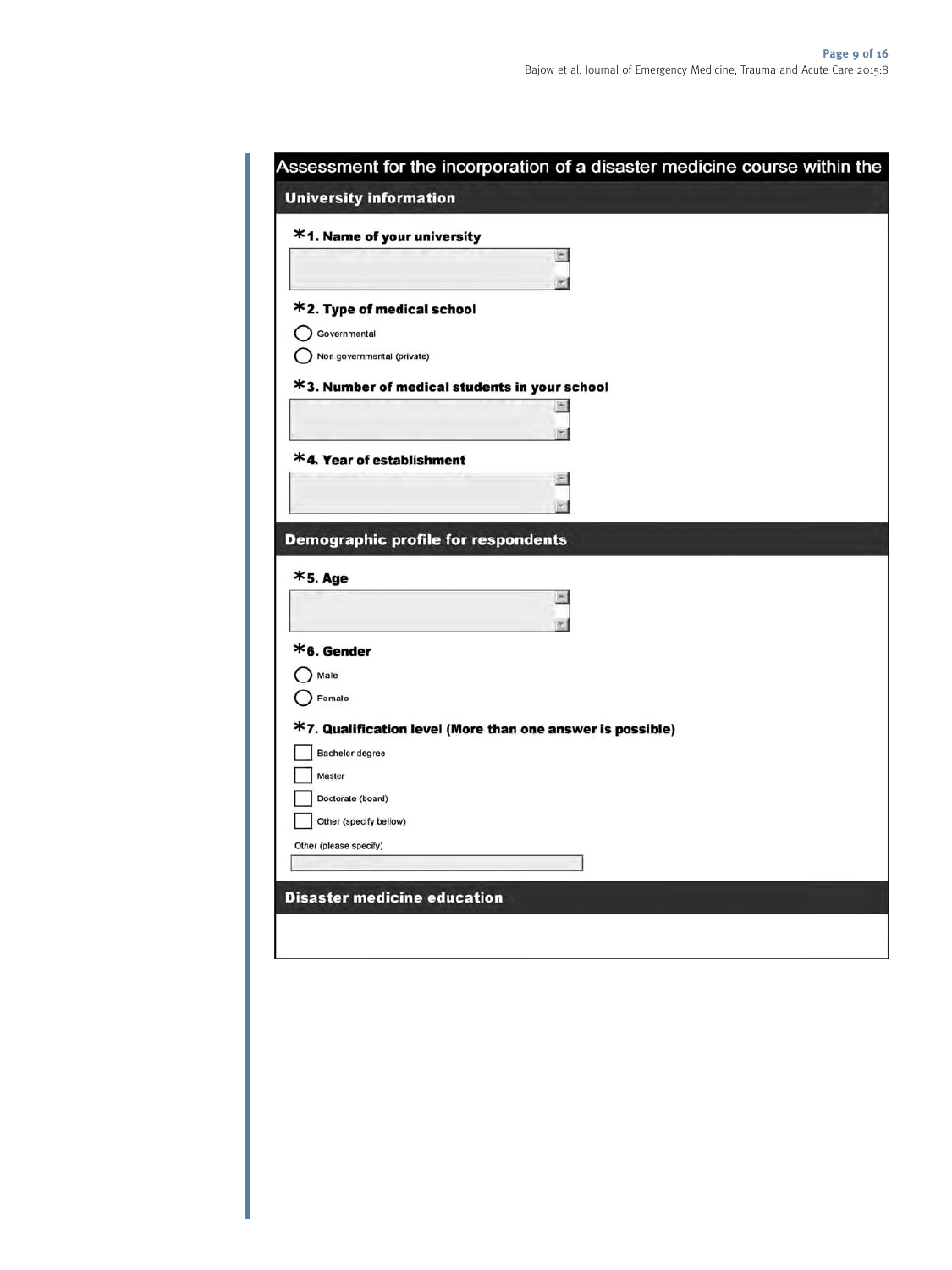| *9. Please select what are the reasons for the lack of implementation? (It can be more |
|----------------------------------------------------------------------------------------|
|                                                                                        |
|                                                                                        |
|                                                                                        |
|                                                                                        |
|                                                                                        |
|                                                                                        |
|                                                                                        |
|                                                                                        |
|                                                                                        |
|                                                                                        |
|                                                                                        |
|                                                                                        |
|                                                                                        |
|                                                                                        |
|                                                                                        |
|                                                                                        |
|                                                                                        |
|                                                                                        |
|                                                                                        |
|                                                                                        |
|                                                                                        |
|                                                                                        |
|                                                                                        |
|                                                                                        |
|                                                                                        |
|                                                                                        |
|                                                                                        |
|                                                                                        |
|                                                                                        |
|                                                                                        |
|                                                                                        |
|                                                                                        |
|                                                                                        |
|                                                                                        |
|                                                                                        |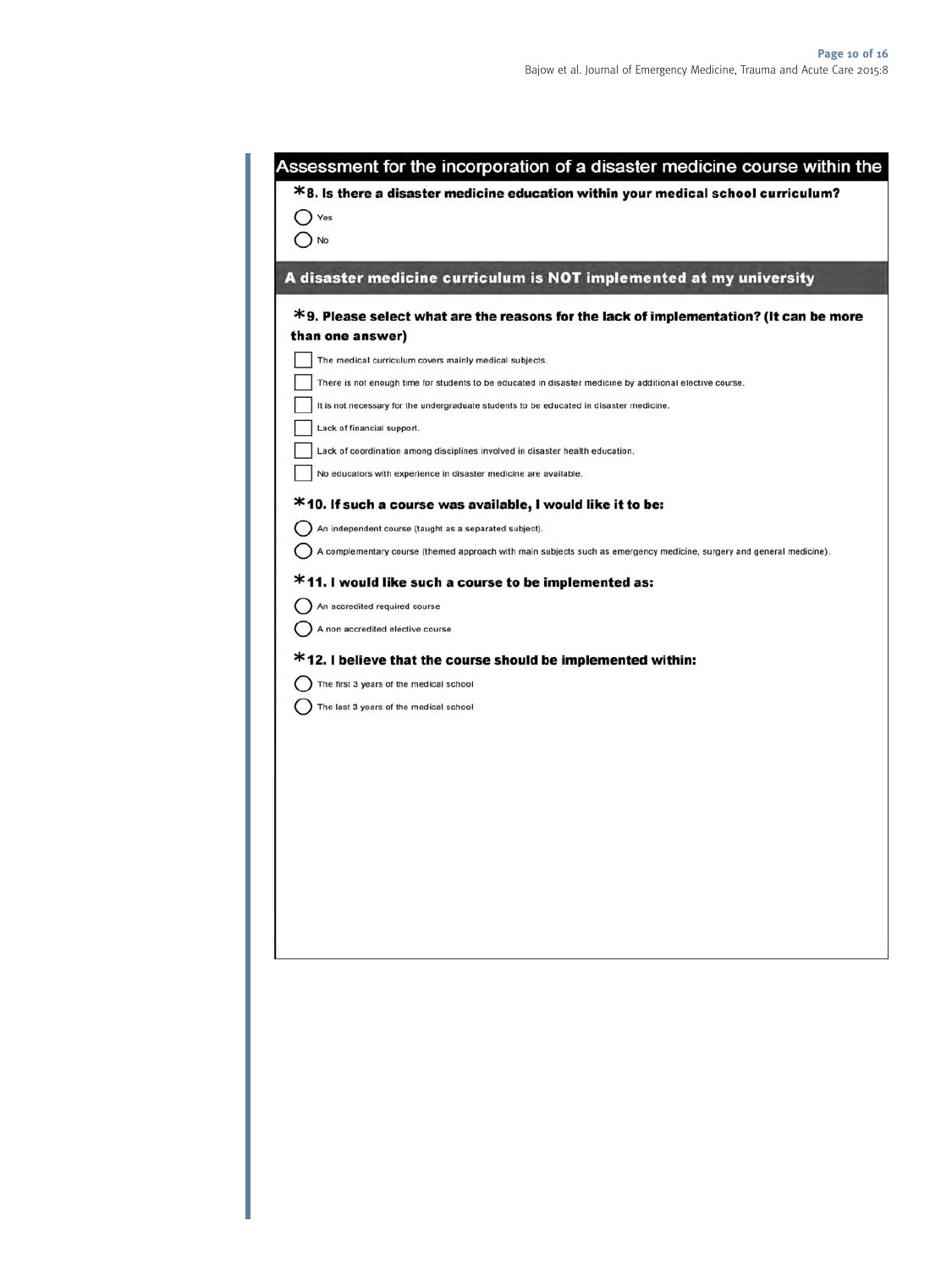

Context disciplines includes

Support disciplines includes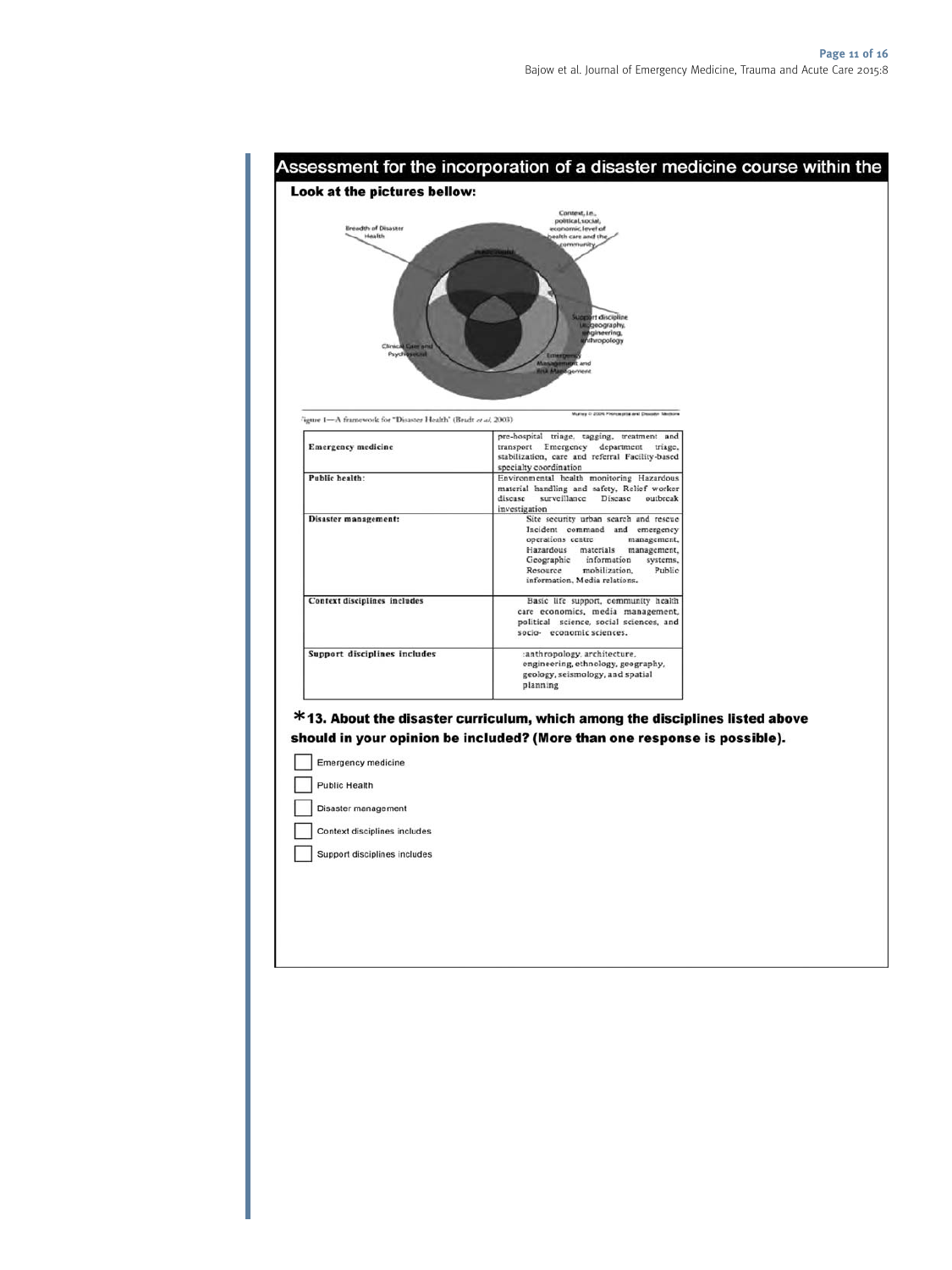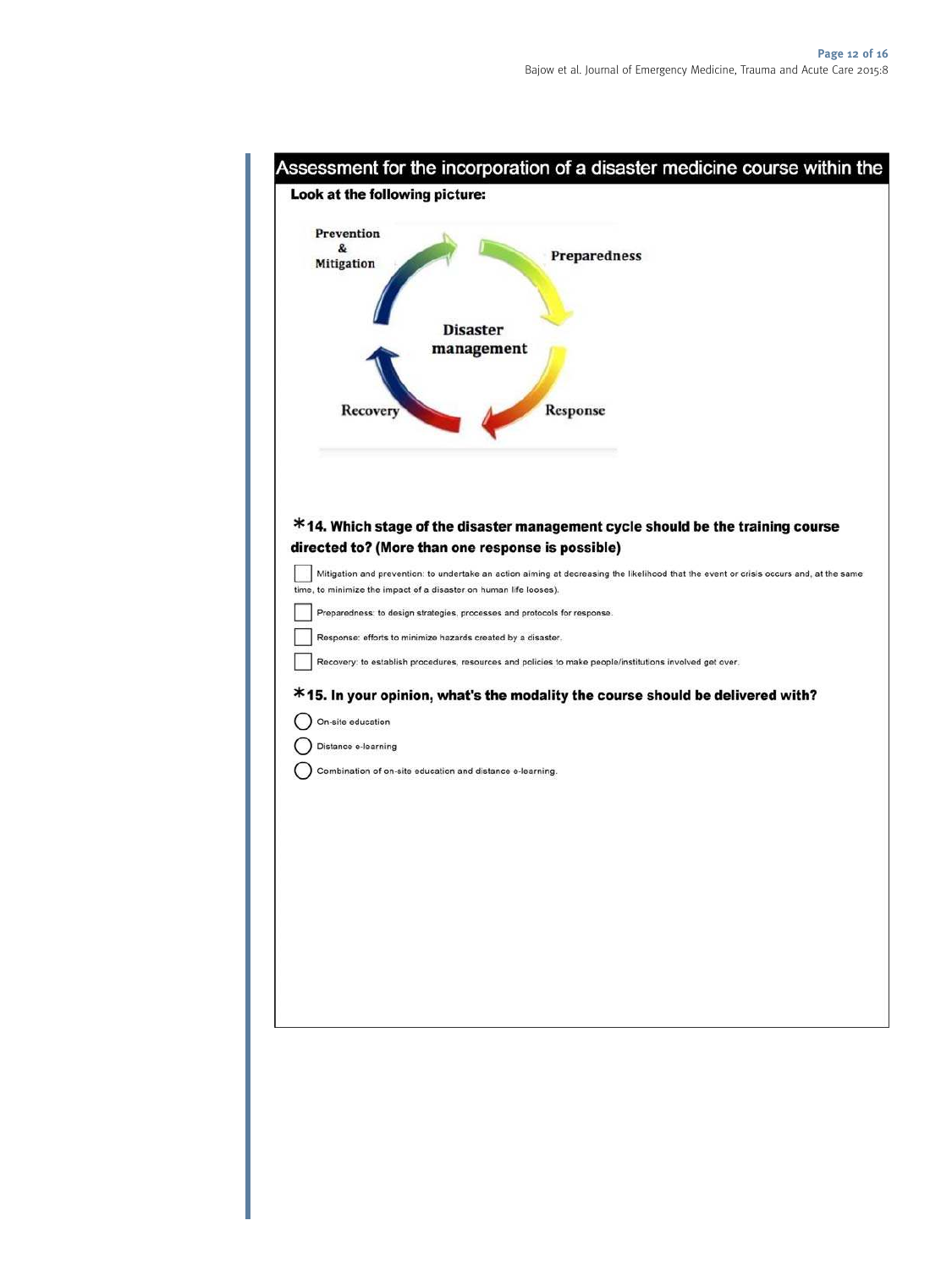# Assessment for the incorporation of a disaster medicine course within the

# Look at the following education and training methods

| 1. Discussion -based exercise       | Provide a forum for discussing or developing plans,<br>agreements, training and procedures                                                                                   |  |
|-------------------------------------|------------------------------------------------------------------------------------------------------------------------------------------------------------------------------|--|
| 1.1.Seminar :                       | provide concept of idea and presentation                                                                                                                                     |  |
| 1.2. Workshop                       | active a specific goal or build product                                                                                                                                      |  |
| 1.3. Games:                         | explore decision making process and<br>examine the consequence of this decision                                                                                              |  |
| 2. Operation - based exercise:      | validate plan polices, agreements and procedures<br>clarify the role and responsibilities                                                                                    |  |
| $2.1$ Drill:                        | validate single operation or function of an agency                                                                                                                           |  |
| 2.2<br>A functional exercise (FE) : | is a single or multi-agency activity designed to<br>evaluate capabilities and multiple functions<br>using simulated response                                                 |  |
| 2.3 A full-scale exercise (FSE)     | is a high-stress multi-agency, multi-jurisdictional<br>activity involving actual deployment of resources in a<br>coordinated response, as if a real incident had<br>occurred |  |

# $*$ 16. Eventually, the course should be delivered through (more than one response is possible)

| Lectures                          |
|-----------------------------------|
| <b>Computer-based simulations</b> |

Discussion-based exercise: seminars, workshop, games

Operation- based exercise: drill, function exercise, full scale live simulation exercise

Papers & Books

# \*17. How many hours do you think should be dedicated to the course in disaster medicine during the academic year?

圖 圈

# A disaster medicine curriculum is implemented at my university

#### \*18. The course provided by your university is:

An independent course (taught as a separated subject)

A complementary course (themed approach with main subjects such as emergency medicine, surgery and general medicine)

# \*19. This course has been implemented as:

An accredited required course

A non accredited elective course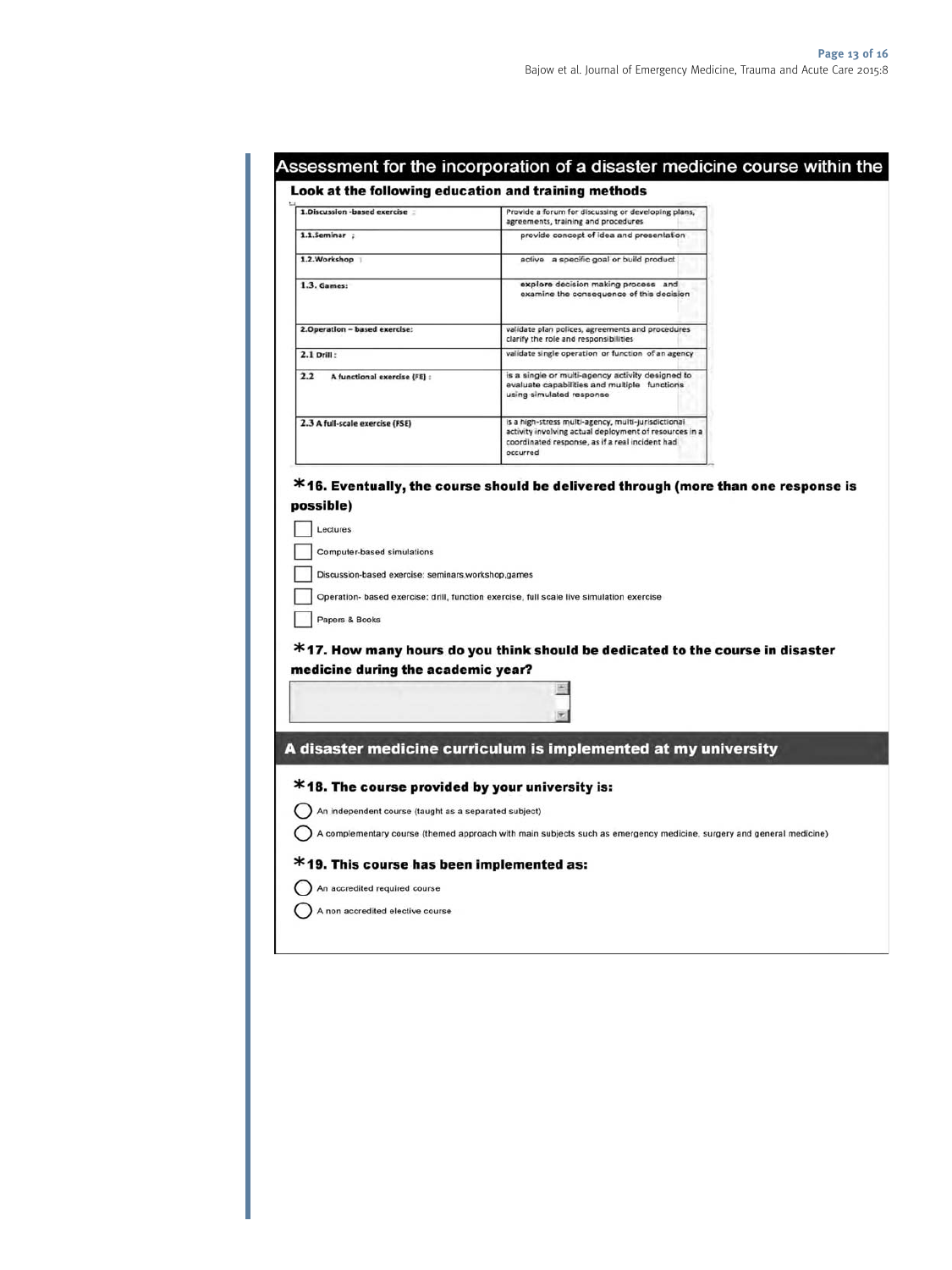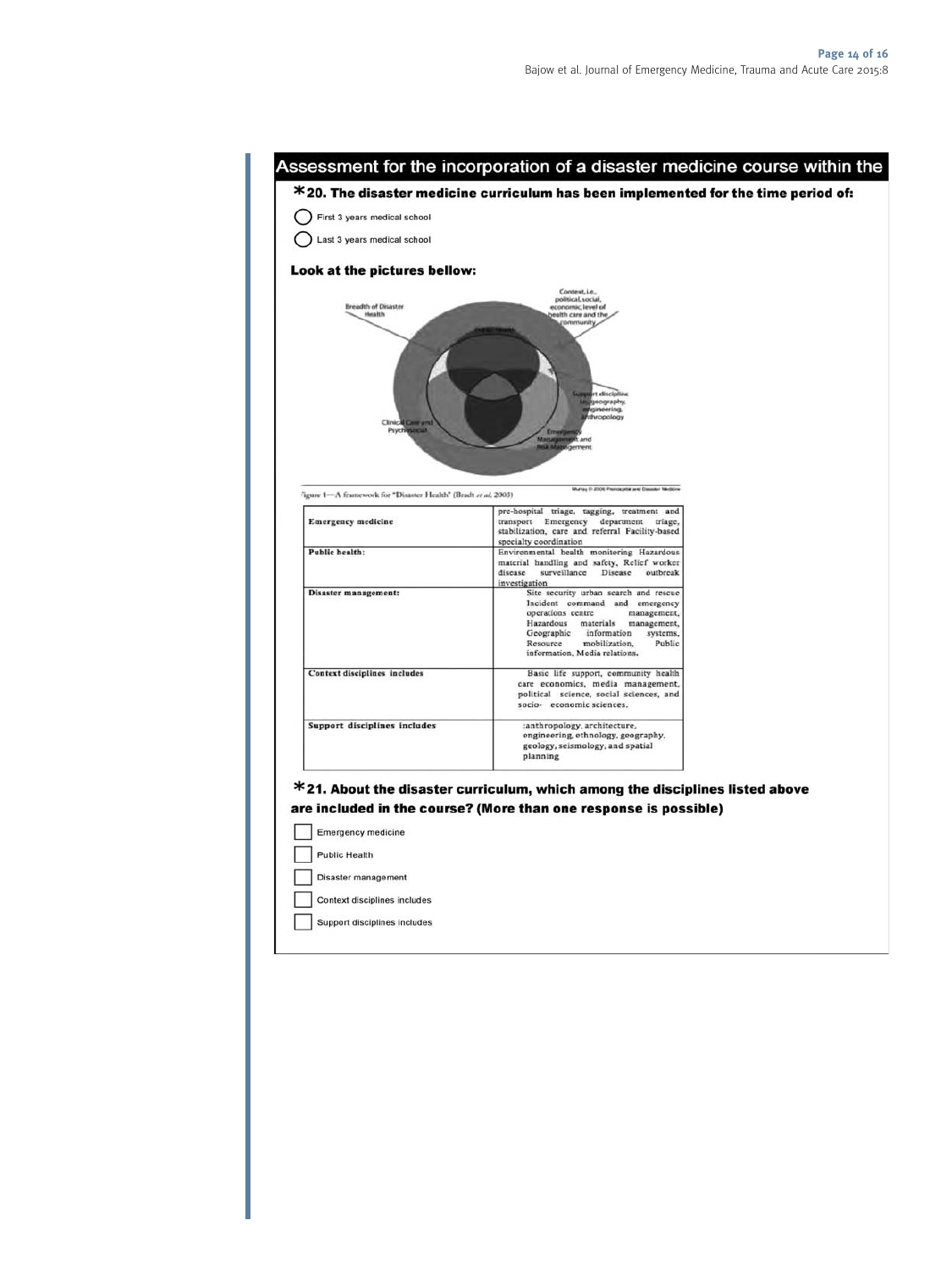